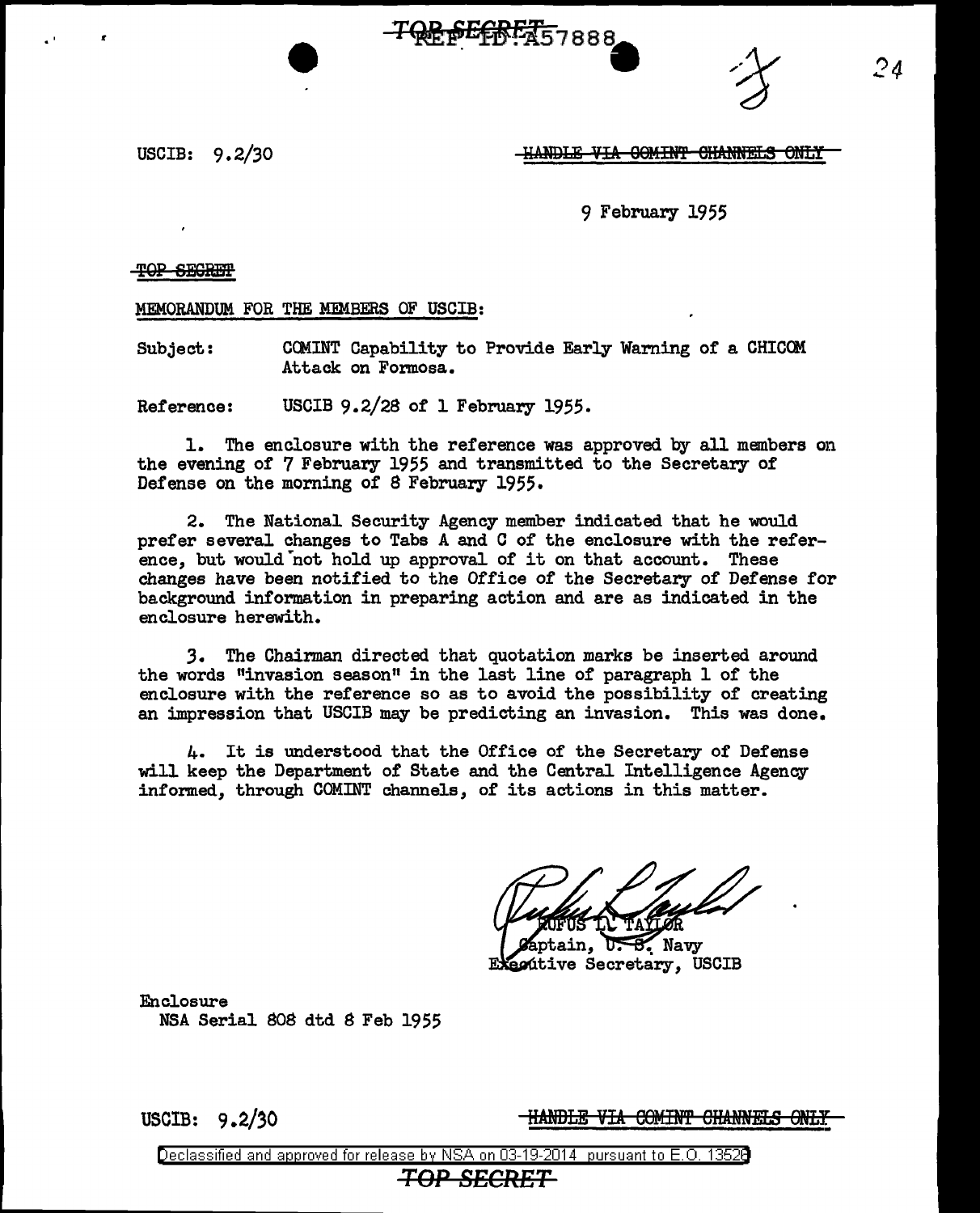NATIONAL SECURITY AGENCY WASHINGTON 25, D. C.

**TOREFERENT**57888

Serial: 808

8 FEB 1955

TOP SEGRET

MEMORANDUM FOR THE EXECUTIVE SECRETARY, USCIB

SUBJECT: Early Warning of CHICOM. Attacks in the Formosa Area

As indicated in telephonic notification to your office on 7 February 1955 regarding USCIB 9.2/28, the Director, NSA, considers the draft correspondence, addressed to the Secretary of Defense, to be an adequate means of continuing progress on this urgent matter. In order to avoid any unnecessary delays, he approves the draft notwithstanding certain changes which he would consider advisable if time were to permit. Those changes are described in the inclosure, and it is hoped that the members of USCIB will have an opportunity to consider them before reaching a final decision on the draft.

> (SIGNED) J. S. HOLTWICK, Jr.<br>Captain, US Navy NSA Member, USCIBEC

Incl: Director, NSA, comments on USCIB 9.2/28

Enclosure with USCIB 9.2/30 dtd 9 Feb 1955.

*TOP* **SECRET**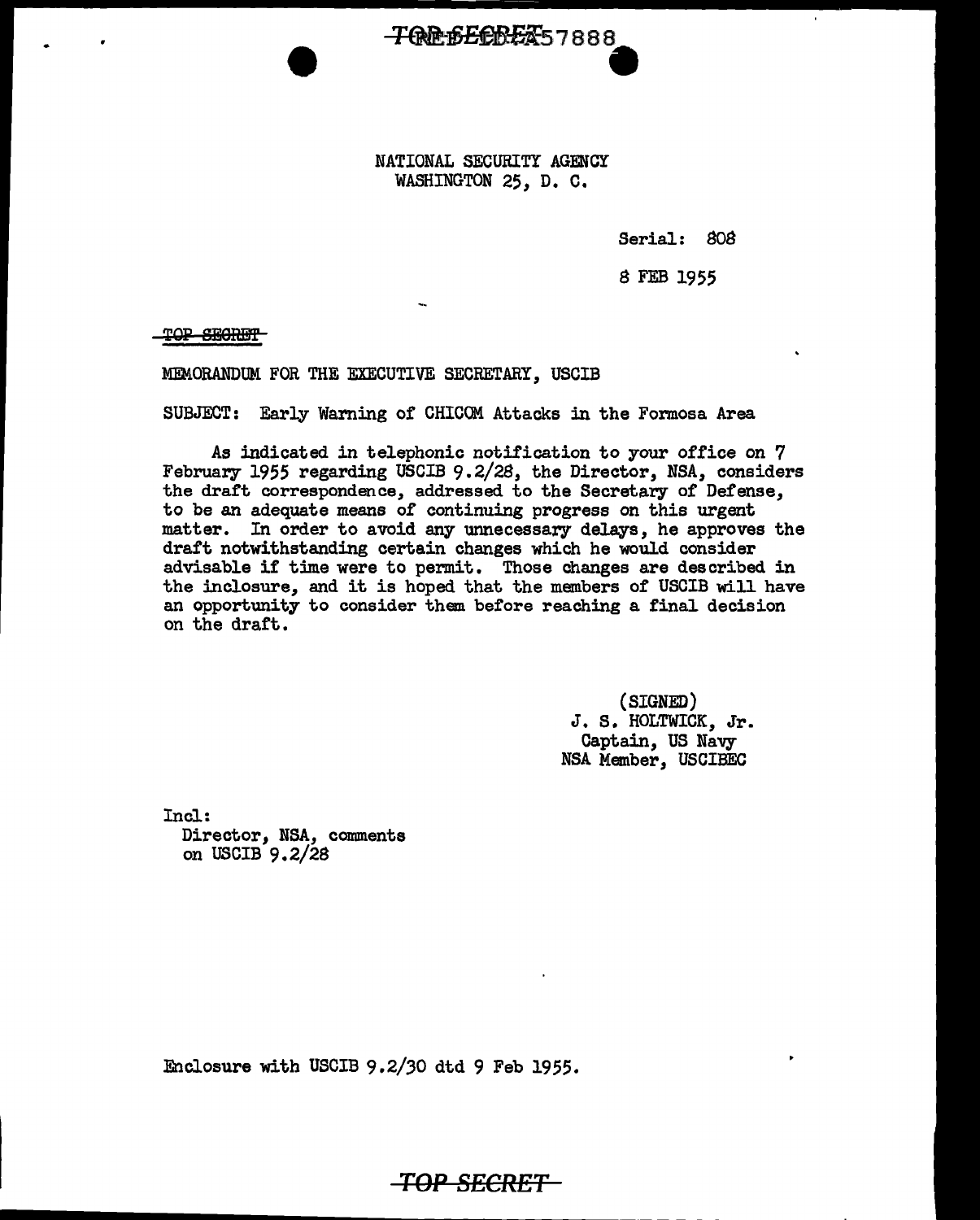

TOP SECRET

.. .

## Comments by the Director, NSA, Regarding; The Draft Correspondence Inclosed With USCIB: 9.2/28

1. The subject of the draft correspondence should be changed to read as follows: "US COMINT Capability to Provide Early Warning of Chinese Communist Attack in the Formosa Area. 11 A similar change should be made in the first sentence of paragraph l of the draft.

2. The following should be added at the end of paragraph l of the draft:

"So far as USCID can determine, there is little expectation *ot*  getting reliable early warning information from any source other than COMINT."

J. The following should be inserted between the second and third sentences of paragraph 2 of the draft:

. "Although the requirement for additional U.S. COMINT resources in Formosa and in other Far East locations has long been recognized, and although appropriate plans have been developed to meet that requirement, it has not yet been possible to complete the necessary base rights negotiations." EQ 3.3(h) (2)  $P_L 86-36/50$  USC 3605

 $4.$  In Tab A of the draft, the second sentence of paragraph (a) should be changed to read as follows:

5. The following should be added at the end of paragraph  $(a)$  of Tab Az

6. The first sentence of paragraph (b) of Tab A should be changed to read as follows:

"For the same reason, we have a high interest in the results of any additional technical analysis of these materials."

7. In paragraph 2 of Tab C, the final sentence should be deleted.

top segreet control number 550282-A COPY  $\frac{24}{9}$  of  $\frac{47}{2}$  copies<br>PAGE  $\frac{17}{9}$  of  $\frac{27}{9}$  pages 2 PAGES

## TOP SECRET